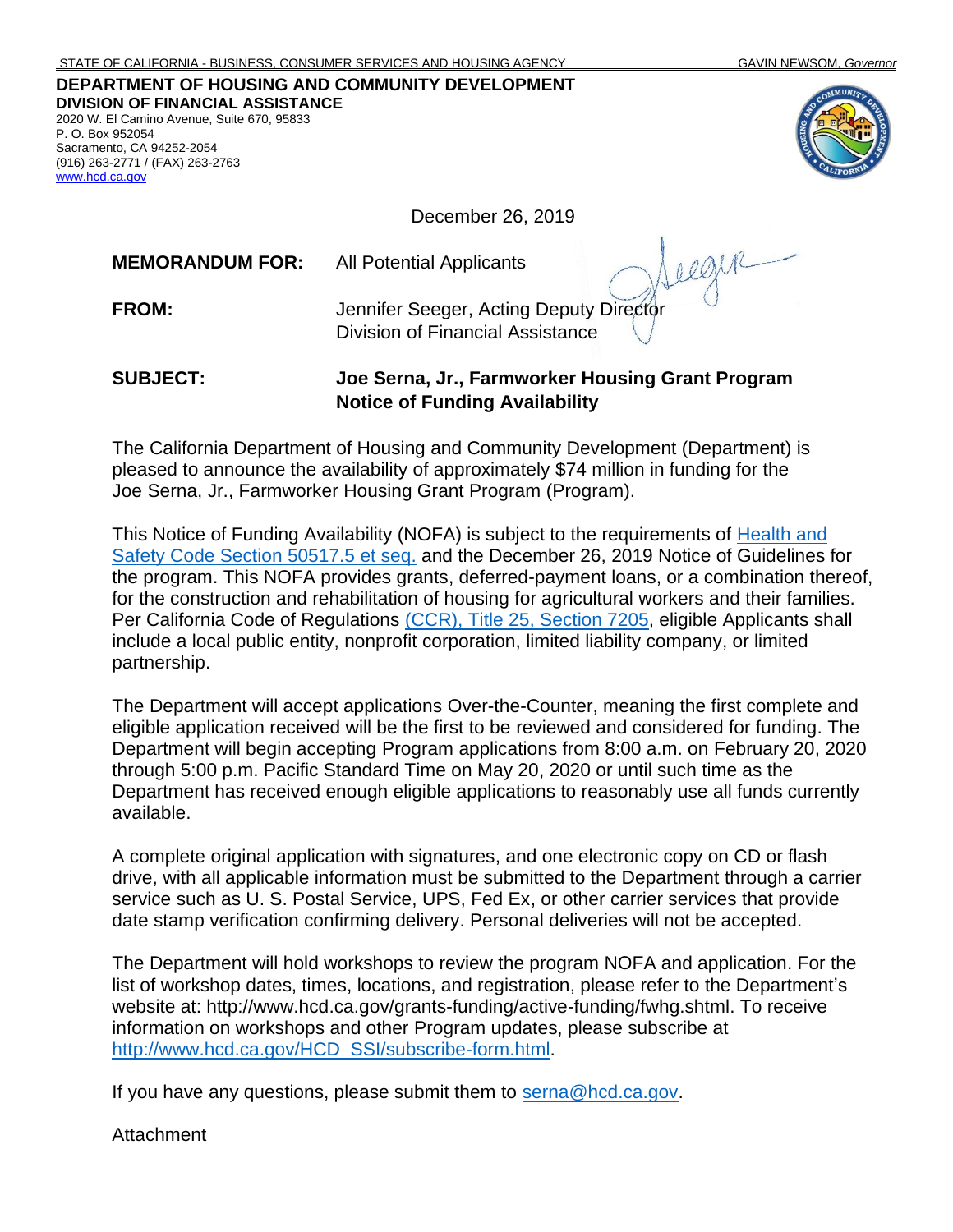# **Joe Serna, Jr., Farmworker Housing Grant Program 2019 Notice of Funding Availability**



**Governor Gavin Newsom State of California**

**Alexis Podesta, Secretary Business, Consumer Services and Housing Agency**

# **Douglas R. McCauley, Acting Director Department of Housing and Community Development**

2020 West El Camino Avenue, Suite 500, Sacramento, CA 95833 Telephone: (916) 263-2771 Website: <http://www.hcd.ca.gov/> Program email: **[serna@hcd.ca.gov](mailto:serna@hcd.ca.gov)**

**December 26, 2019**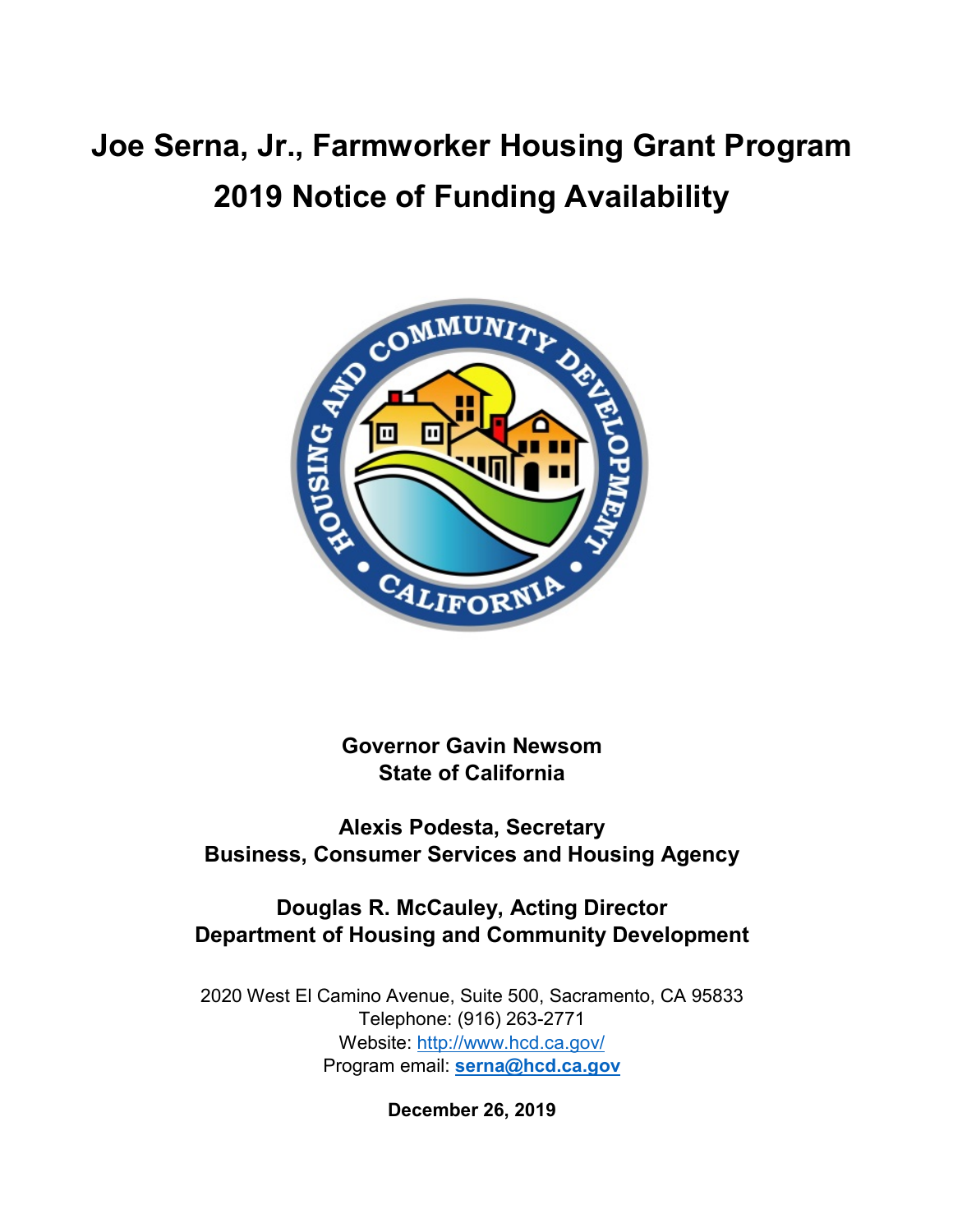## **Table of Contents**

| $\mathbf{L}$ |                                                                   |  |
|--------------|-------------------------------------------------------------------|--|
| А.           |                                                                   |  |
| В.           |                                                                   |  |
| C.           |                                                                   |  |
| Ш.           |                                                                   |  |
| А.           |                                                                   |  |
| В.           |                                                                   |  |
| C.           | Minimum number of Assisted units and affordability requirements 3 |  |
| D.           |                                                                   |  |
| III.         |                                                                   |  |
| А.           |                                                                   |  |
| В.           |                                                                   |  |
| C.           |                                                                   |  |
| D.           |                                                                   |  |
| Е.           |                                                                   |  |
| IV.          |                                                                   |  |
| А.           |                                                                   |  |
| В.           |                                                                   |  |
| C.           |                                                                   |  |
| D.           |                                                                   |  |
| Е.           |                                                                   |  |
|              |                                                                   |  |
| V.           |                                                                   |  |
| А.           |                                                                   |  |
| В.           |                                                                   |  |
| VI.          |                                                                   |  |
| А.           |                                                                   |  |
| В.           |                                                                   |  |
| C.           |                                                                   |  |
| D.           |                                                                   |  |
| VII.         |                                                                   |  |
| А.           |                                                                   |  |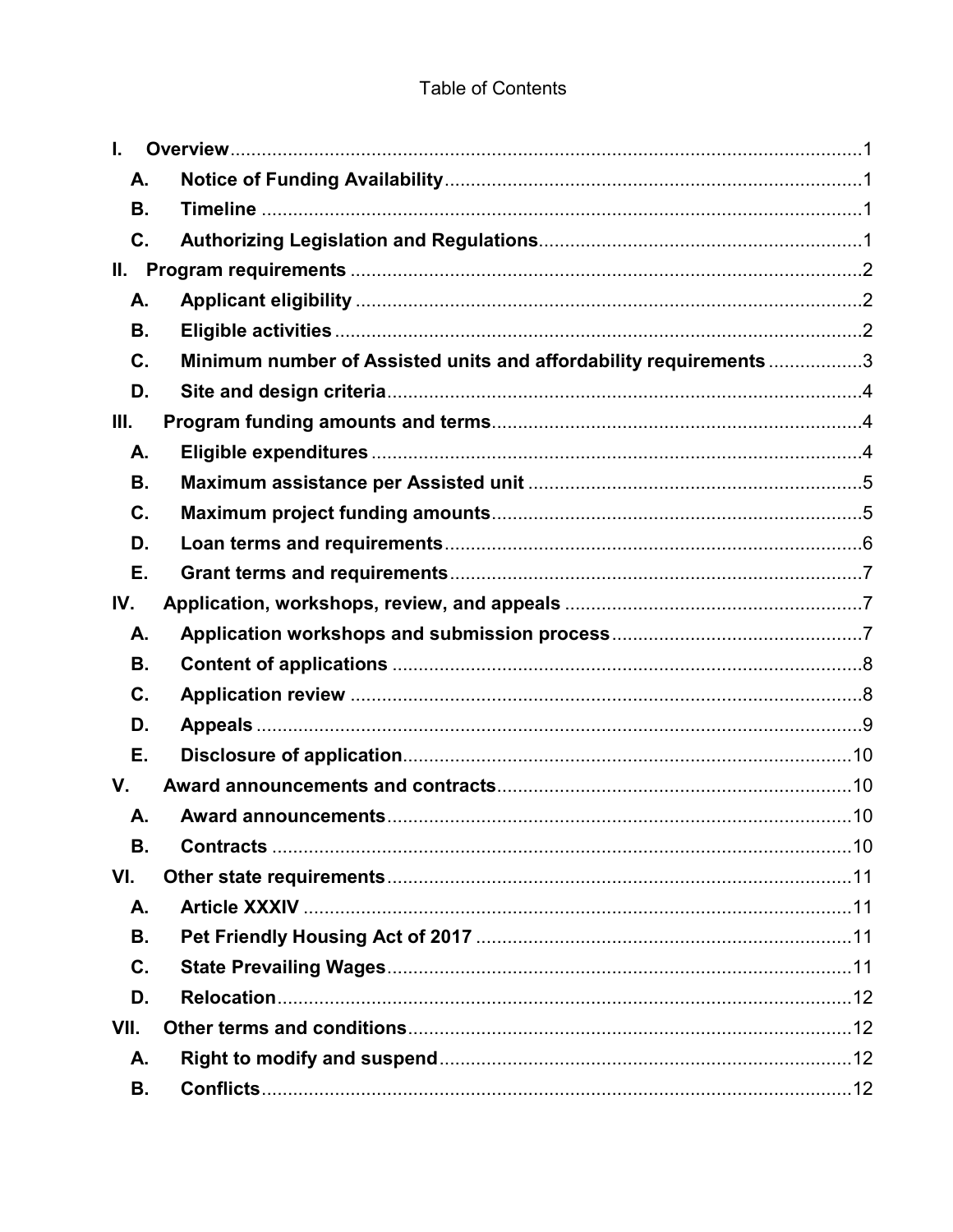#### <span id="page-3-0"></span>**I. Overview**

## <span id="page-3-1"></span>**A. Notice of Funding Availability**

The California Department of Housing and Community Development (Department) announces the availability of approximately \$74 million, which is a combination of Proposition 1 and Senate Bill (SB) 2 funding, for the Joe Serna, Jr., Farmworker Housing Grant Program (Program).

Program funds will be used to provide deferred-payment loans for the construction or rehabilitation of multifamily housing, and grants for single-family new construction or owner-occupied rehabilitation programs, to address the housing needs of agricultural workers.

## <span id="page-3-2"></span>**B. Timeline**

| <b>NOFA Release</b>         | December 26, 2019                             |
|-----------------------------|-----------------------------------------------|
| <b>Application Due Date</b> | Over-the-Counter starting February 20, 2020   |
|                             | through May 20, 2020, or until the Department |
|                             | has received enough eligible applications to  |
|                             | reasonably use all the funds currently        |
|                             | available.                                    |
| <b>Award Announcements</b>  | Ongoing beginning in March 2020.              |

#### <span id="page-3-3"></span>**C. Authorizing Legislation and Regulations**

This Notice of Funding Availability (NOFA) is subject to the statutes and guidelines described in the Notice of Guidelines for the Joe Serna, Jr., Farmworker Housing Grant Program memorandum dated December 26, 2019 (the "Notice of Guidelines Memorandum") that establish the program requirements.

Chapter 365, Statutes 2017 (SB 3), adopted by voters on November 6, 2018 (Proposition 1), provides additional funding and authority for the program. Health and Safety Code (HSC) Section 54014 gave the Department authority to implement this Program by utilizing guidelines. Pursuant to subdivision (b) of Section 54014, those guidelines are not subject to the requirements of Government Code (GC) Title 2, Division 3, Part 1, Chapter 3.5 (commencing with Section 11340). Chapter 364, Statutes 2017 (SB 2) provides funding to address affordable homeownership and rental housing opportunities for agricultural workers and their families. HSC Section 50470(d) gives the Department authority to establish guidelines for the implementation of these funds.

For the purposes of this NOFA, and any subsequent amendments thereto, the Notice of Guidelines Memorandum, and any subsequent amendments thereto, shall constitute the guidelines applicable to funding released hereunder.

Applicants are urged to carefully review the applicable statutes, guidelines, and this NOFA before submitting applications to understand the Program requirements.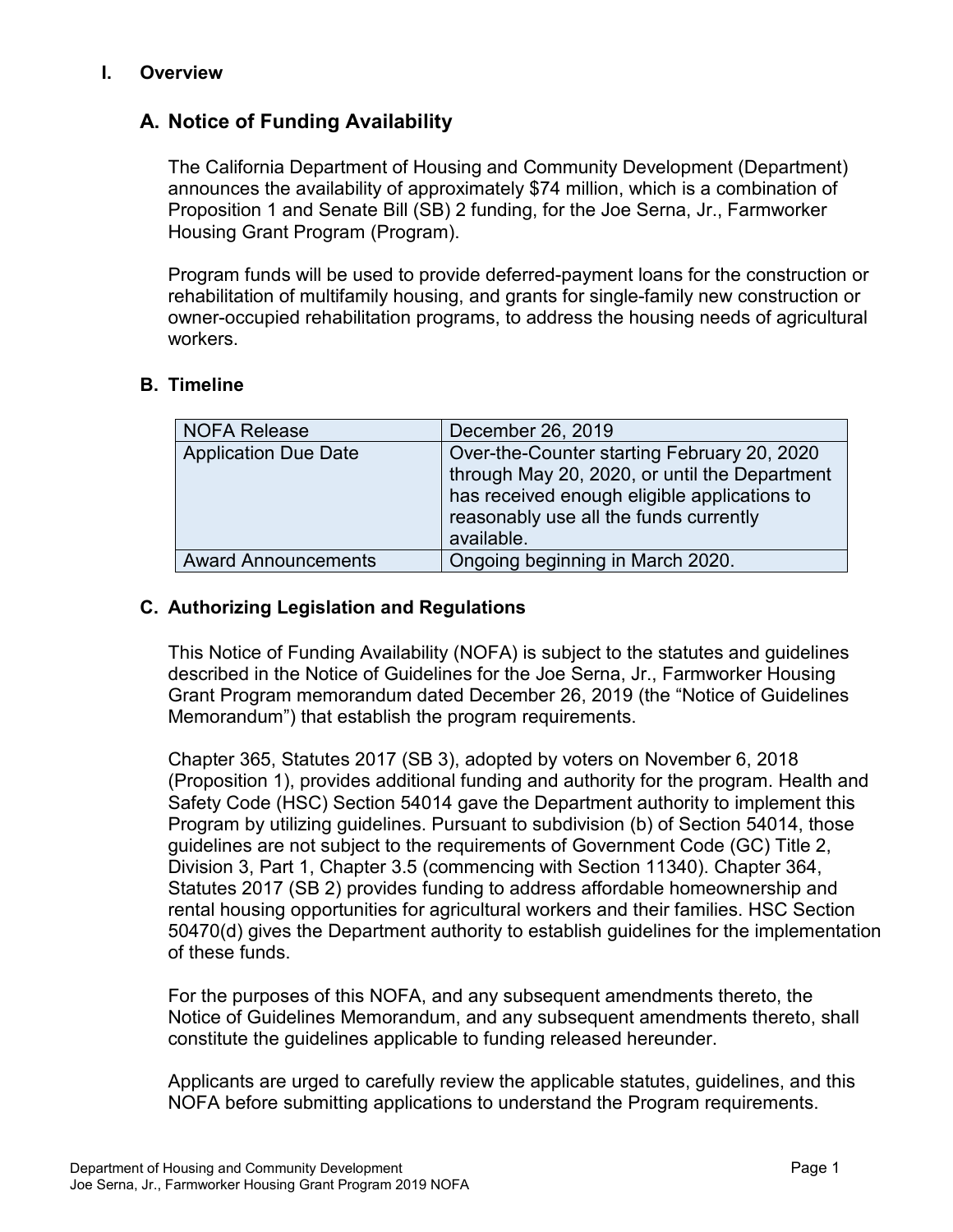## <span id="page-4-0"></span>**II. Program requirements**

The following program requirements are provided as a summary and are not to be considered a complete representation of the entirety of the eligibility, threshold, or other requirements or terms and conditions of the program. Please refer to the applicable statutes and guidelines for complete information. Please note that capitalized words may be defined terms and can be found in the applicable statutes and guidelines.

## <span id="page-4-1"></span>**A. Applicant eligibility**

To be eligible to apply for funding, the Applicant shall be a local public entity, nonprofit corporation, limited liability company, or limited partnership having sufficient capacity (including financial resources, an office, staff, and payroll) and experience to carry out the proposed project as set forth in California Code of Regulations (CCR), Section 7205. All references to CCR section numbers in this NOFA refer to section numbers in Title 25, unless otherwise stated.

In the case of a nonprofit corporation, limited liability company, or limited partnership, the Applicant shall demonstrate to the Department's satisfaction that the Applicant is independent from any direction of, or control by, a for-profit entity and shall meet the requirements of CCR Section 7205.1. Nonprofit corporations shall also meet the requirements of CCR Section 7205.2.

For-profit entities are not eligible Applicants.

Minimum Experience:

To be eligible to receive funding, the Applicant shall demonstrate to the Department's satisfaction that:

- For rental housing developments, an Applicant must have developed and owned at least one rental housing project of similar type and size as the proposed project within the last five years and have staff with demonstrated experience in managing at least one project occupied primarily by agricultural workers and their families.
- For single-family new construction or owner-occupied rehabilitation projects, an Applicant must have successfully sponsored and supervised a similar program for a period of at least two years within the last ten years.

#### <span id="page-4-2"></span>**B. Eligible activities**

Under this NOFA, program funds shall be used for the following activities as set forth in CCR Section 7206:

- New construction or Rehabilitation, with or without acquisition, of a Rental Housing Development;
- Single-family new construction in which the ultimate Grantees are participants; or
- Owner-occupied Rehabilitation.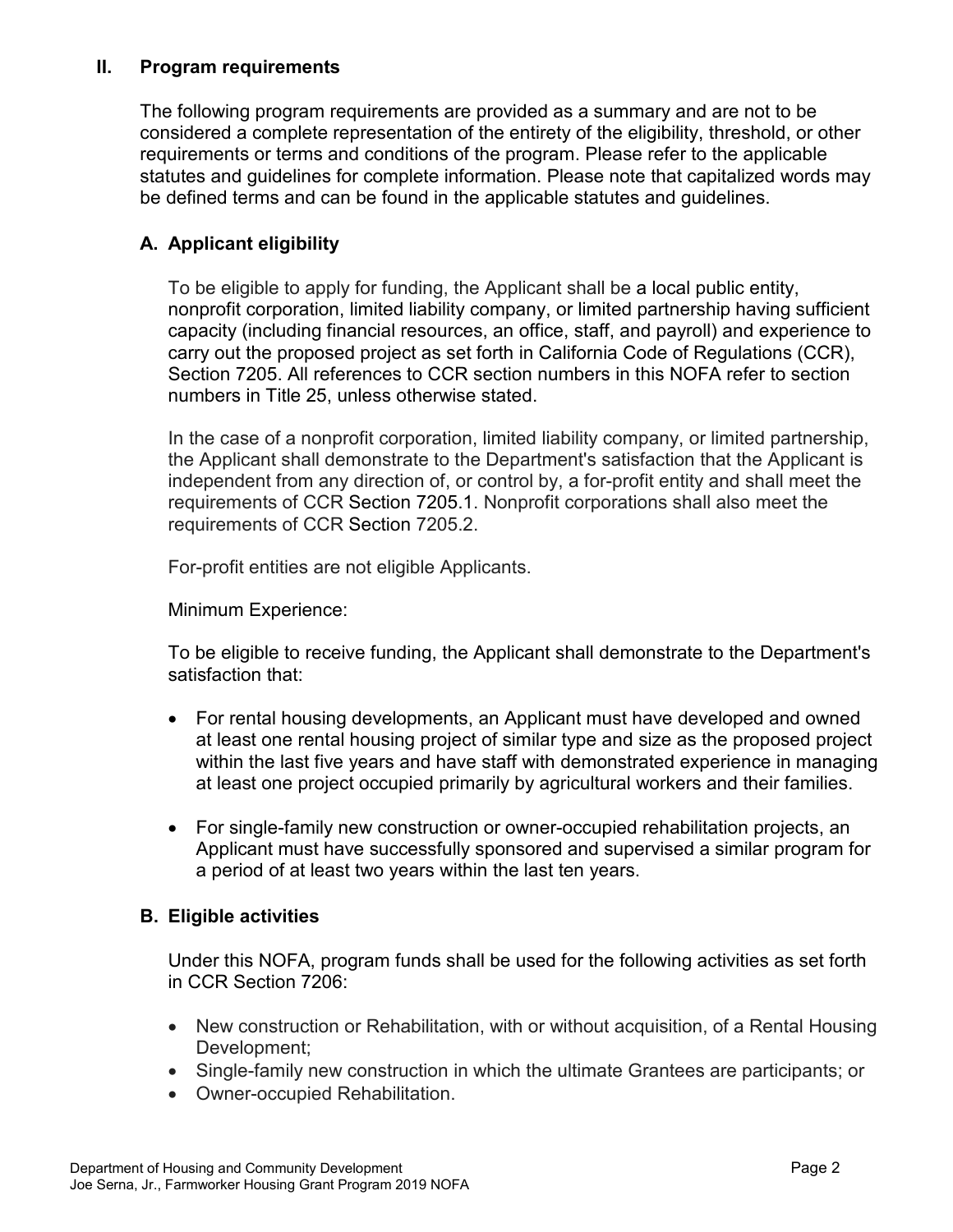Program funds may only be expended for rental housing developments that meet the criteria in CCR Section 7204 (a) – (d) and homeownership purposes as set forth in CCR Section 7204(e).

For multifamily developments, use of multiple Department funding sources on the same Assisted units (subsidy stacking) is prohibited. "Department funding sources" shall mean loan or grant funds awarded for permanent funding of development costs (which shall not include funds specifically designated for capitalized operating reserves or rental assistance) under the following programs:

- 1. Multifamily Housing Program, including supportive housing awards;
- 2. Veterans Housing and Homelessness Prevention Program;
- 3. No Place Like Home Program, including funds awarded either by the Department or an Alternative Process County;
- 4. Affordable Housing and Sustainable Communities Program (AHSC) Affordable Housing Development loans, but not grants for Housing-Related Infrastructure, Sustainable Transportation Infrastructure, Transportation-Related amenities or Program Costs, all as defined in the AHSC guidelines;
- 5. Transit Oriented Development Program rental housing development loans, but not grants for infrastructure;
- 6. Housing for a Healthy California Program, including funds awarded either by the Department or a county; and
- 7. National Housing Trust Fund Program.

"Department funding sources" do not include existing loans or grants under any Department funding source listed above that are at least 14 years old and will be assumed or recast as part of an acquisition and rehabilitation project. See Multifamily Housing Program Guidelines, Effective June 19, 2019, Section 7302(h)(1) and (h)(2).

## <span id="page-5-0"></span>**C. Minimum number of Assisted units and affordability requirements**

• For a Rental Housing Development, Assisted units shall be provided in accordance with CCR Section 7209(a).

To the greatest extent possible, consistent with fiscal integrity, at least 10 percent of the Assisted units shall be reserved for agricultural households with incomes no greater than 30 percent of Area Median Income (AMI). These units shall be distributed reasonably among bedroom sizes.

The remaining 90 percent of Assisted units shall be reserved for agricultural households with incomes no greater than 80 percent of AMI.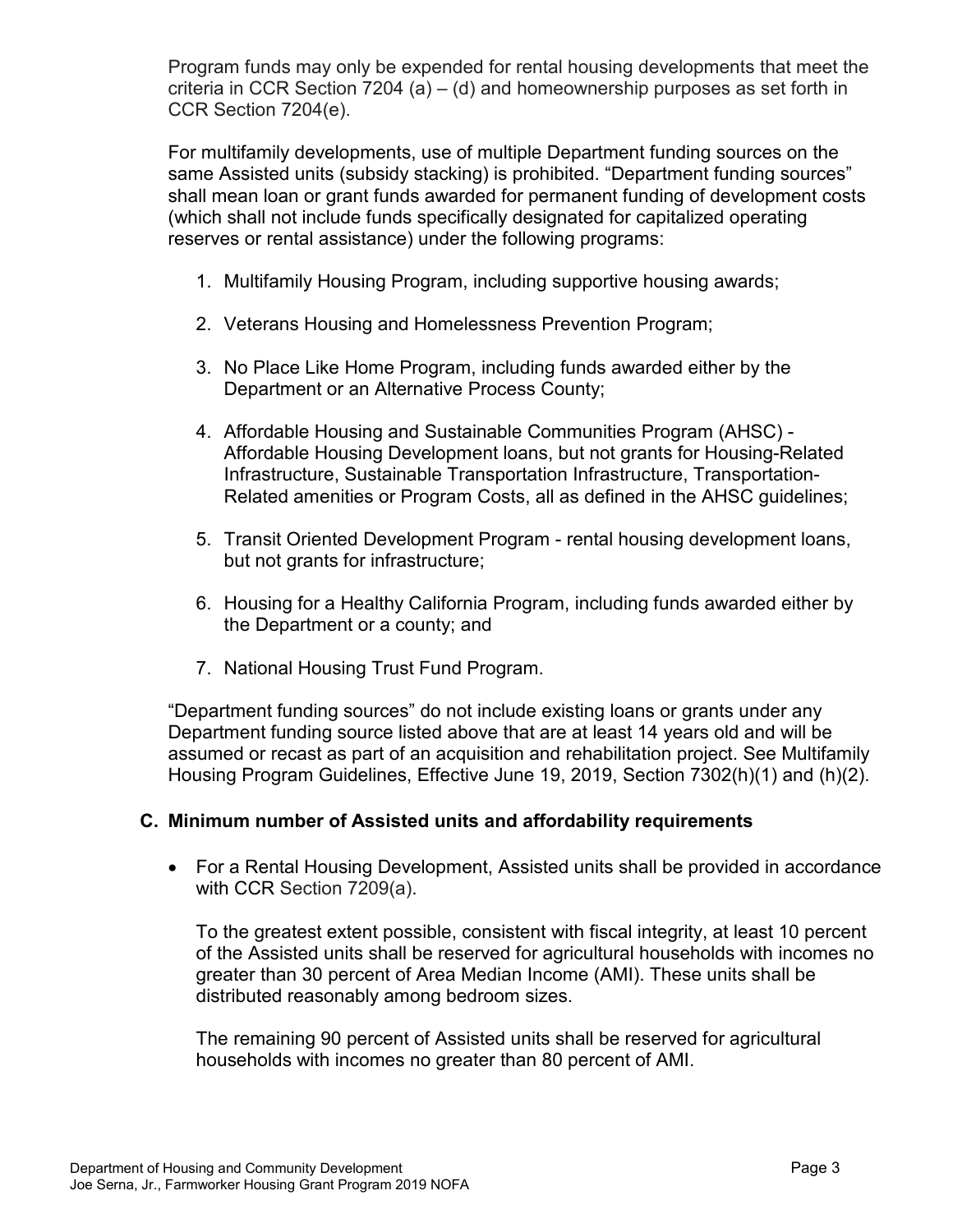To achieve deeper affordability and potentially increase the project's per-unit loan limit, the Applicant may restrict Assisted units to households at 60 percent AMI or lower.

Note: Projects meeting only the minimum requirement are likely not subject to the provisions of Article XXXIV of the California Constitution. Projects proposing deeper affordability restrictions likely fall within the meaning of "low-income housing" for purposes of Article XXXIV. All projects shall comply with the provisions of Section VI., below.

"Area Median Income" or "AMI" means the most recent applicable county median family income published by California Tax Credit Allocation Committee (TCAC). Rent limits for initial occupancy, and for each subsequent occupancy, by a new eligible household shall apply to all Assisted units and be based on unit type, applicable income limit, and area in which the Project is located, following the calculation procedures used by TCAC and using income limits in 5 percent increments of AMI, including the income limits in this subsection. The maximum Rent limit shall be 30 percent of 80 percent of AMI for the appropriate unit size. Income, Rent, and loan limits for this NOFA can be downloaded from: [http://www.hcd.ca.gov/grants-funding/docs/2019MTSPRegularLimits.pdf.](http://www.hcd.ca.gov/grants-funding/docs/2019MTSPRegularLimits.pdf)

• For homeownership housing developments where program funds are used for subdivision development costs, the percentage of Assisted units shall not be less than the percentage of the total development cost or the value that program funds constitute (CCR Section 7209(b)).

#### <span id="page-6-0"></span>**D. Site and design criteria**

Proposed housing developments shall observe the criteria relative to the location and design of the proposed housing development as set forth in CCR Section 7210.

A major deficiency in meeting one or more of the listed site or design criteria pursuant to CCR Section 7210 may result in the Department's rejection of an application.

## <span id="page-6-1"></span>**III. Program funding amounts and terms**

#### <span id="page-6-2"></span>**A. Eligible expenditures**

Eligible expenditures of Program funds shall be for reasonable and necessary costs as set forth in CCR Section 7209.5.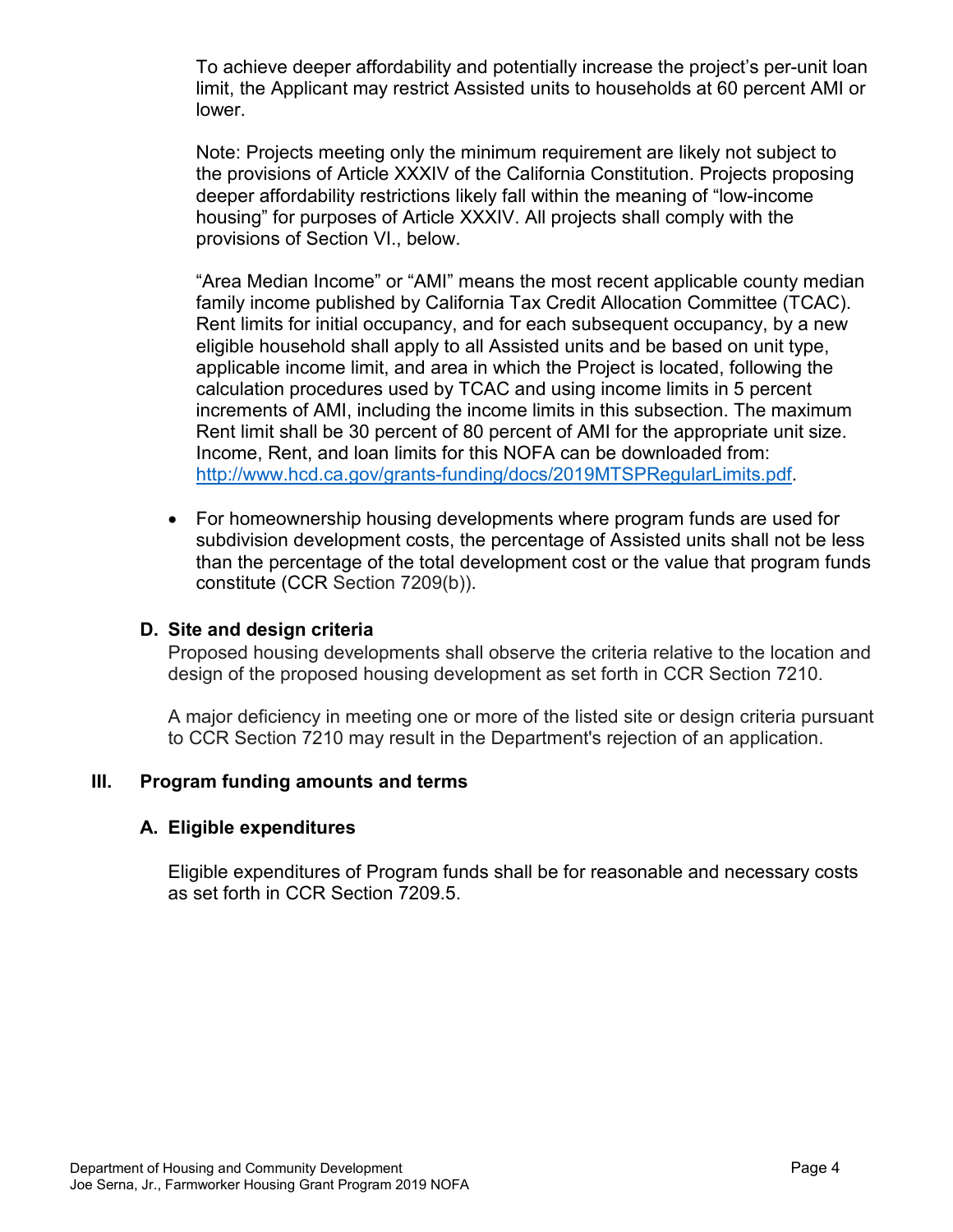## <span id="page-7-0"></span>**B. Maximum assistance per Assisted unit**

- 1. For a Rental Housing Development, the loan amount is limited to the sum of:
	- a. A base amount per Assisted unit, as defined by Section 7202(f), plus
	- b. The amount per Assisted unit required to reduce Rents from 30 percent of 60 percent of AMI to the actual maximum restricted Rent for the unit, assuming that the Rent reduction will be achieved by substituting program funds for private amortized debt and calculated by the Department based on private market multifamily rental loan terms available at the time of issuance of each NOFA.

The initial base amount shall be \$95,000 per Assisted unit utilizing 9 percent tax credits, \$175,000 per Assisted unit utilizing 4 percent tax credits or no tax credits in a new construction project located in a "High Resource" or "Highest Resource" area on the TCAC/HCD Opportunity Map, and \$150,000 per other Assisted unit utilizing 4 percent tax credits or no tax credits.

- 2. For a single-family new construction project, the grant amount is limited to \$150,000 per Assisted unit.
- 3. For owner-occupied rehabilitation, the grant amount is limited to \$75,000 per Assisted unit.

## <span id="page-7-1"></span>**C. Maximum project funding amounts**

The loan or grant shall not exceed the lesser of the per-unit maximum

- 1. The total eligible costs required, when considered with other available financing and assistance, in order to complete the project, ensure the Rents and housing costs for Assisted units, and operate the project in compliance Program requirements; or
- 2. The NOFA maximum, set forth below:
	- a. Multifamily Rental Project:

| Project without Low-Income Housing Tax<br>Credits (LIHTC) or using 4 percent LIHTC: |         | Maximum \$10,000,000 |
|-------------------------------------------------------------------------------------|---------|----------------------|
| Project using 9 percent LIHTC:                                                      | Maximum | \$5,000,000          |
| b. Single-Family Homeownership Projects:                                            | Maximum | \$3,000,000          |
| c. Owner-Occupied Rehabilitation:                                                   | Maximum | \$2,000,000          |

All the funds used in the development of a subdivision, following the sale of the individual lots, shall be subsequently granted in the form of mortgage write down assistance to individual agricultural worker homebuyers that meet the program requirements pursuant to CCR Section 7228. The Serna grant requested must not exceed the total that will be subsequently granted to eligible agricultural workers.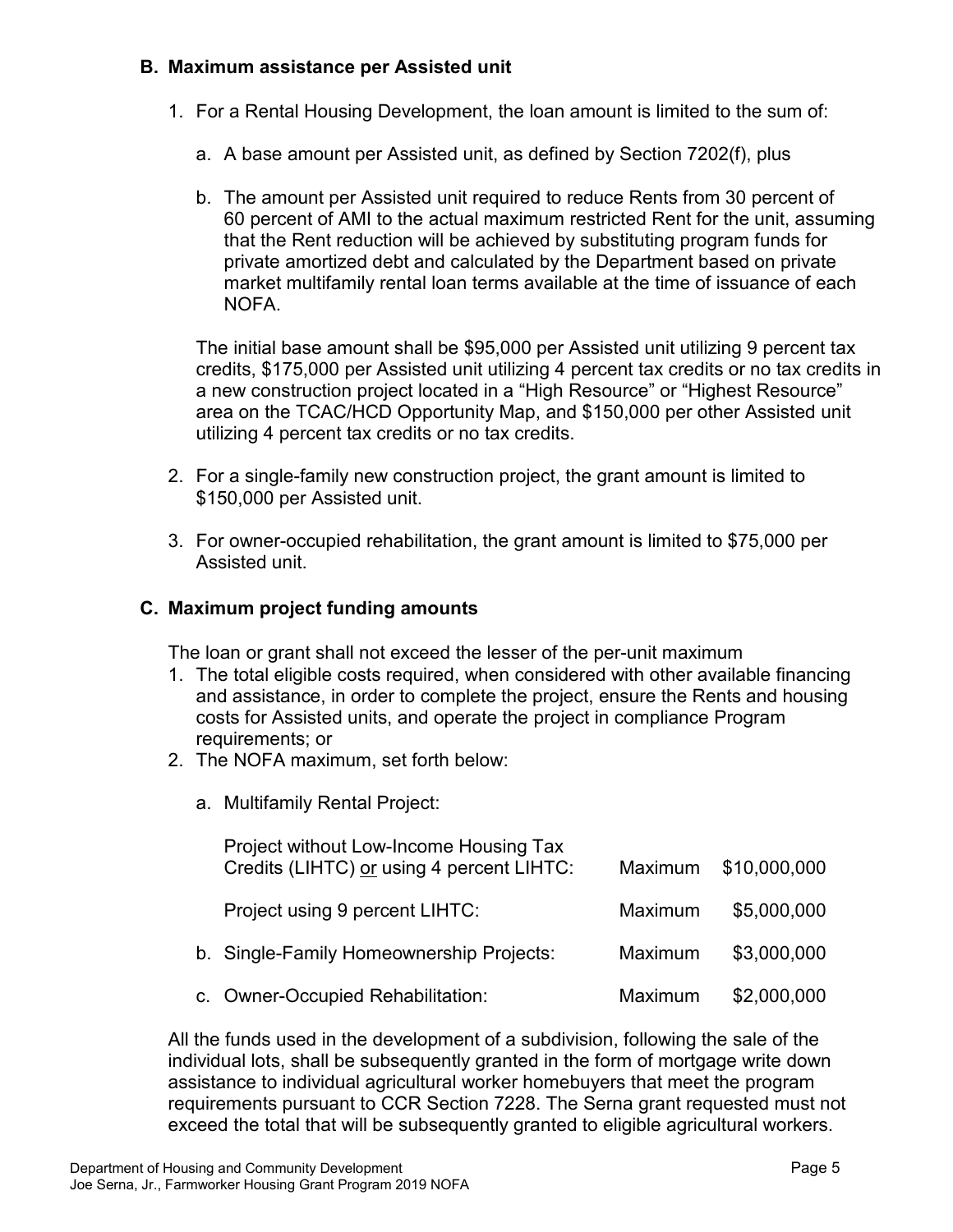Note: The Department reserves the right to reduce the amount of funding for any given project, based upon analysis of proposed financing, the project's need for the Serna loan/grant, and the amount of funding available to the program.

## <span id="page-8-0"></span>**D. Loan terms and requirements**

#### **Rental housing**

Pursuant to CCR Section 7211, the term of a loan shall be 55 years commencing on the date of recordation of the program loan documents; shall bear simple interest at 3 percent per annum; and shall be evidenced by a promissory note and secured by a deed of trust.

Subordination of the Department's lien for a Rental Housing Development shall be in accordance with the Uniform Multifamily Regulations (UMR), Title 25, CCR Section 8315 and Title 25, CCR Section 7230.

The limits on developer fees specified in the UMR Section 8312 shall apply, except that:

- 1. Section 8312(d) shall not apply; and
- 2. For Projects utilizing 4 percent tax credits, Developer Fee payments shall not exceed the amount that may be included in project costs pursuant to CCR Title 4, Section 10327. In addition, the Developer Fee paid from development funding sources shall not exceed the following:
	- a. For acquisition and/or Rehabilitation Projects or adaptive reuse projects, the lesser of the amount of Developer Fee in project costs or \$2 million.
	- b. For new construction Projects, the base limit shall be the lesser of the amount that may be included in project costs or \$2.2 million. To arrive at the final limit on Developer Fee paid from development funding sources, the base limit shall then be multiplied by a ratio that is the average of: (i) the difference between two and the Project's high-cost ratio, as calculated pursuant to CCR Title 4, Section 10317(i)(6) or successor language; and (ii) 100 percent.

Loan payments are deferred for the full term of the loan, except that: (1) residual receipt payments shall be required to the extent there is available cash flow pursuant to UMR Section [8314;](https://govt.westlaw.com/calregs/Document/I8B551560AF804D86AF1F6053C25E36A3?originationContext=Search+Result&listSource=Search&viewType=FullText&navigationPath=Search%2fv3%2fsearch%2fresults%2fnavigation%2fi0ad7140a0000016a12ba28c1c31c4242%3fstartIndex%3d1%26Nav%3dREGULATION_PUBLICVIEW%26contextData%3d(sc.Default)&rank=1&list=REGULATION_PUBLICVIEW&transitionType=SearchItem&contextData=(sc.Search)&t_T1=25&t_T2=8314&t_S1=CA+ADC+s) and (2) the monitoring fee described below. The uses of operating income shall be governed by UMR Section 8314, except that the aggregate of the Developer Fee paid from sources and paid as first-priority use of operating income shall not exceed \$3.5 million.

Pursuant to HSC Section 50517.5(2), the Department shall require annual payments to cover the costs of Project monitoring. For the first 30 years of the loan term, the required payment shall be 0.42 percent of the outstanding loan principal per annum.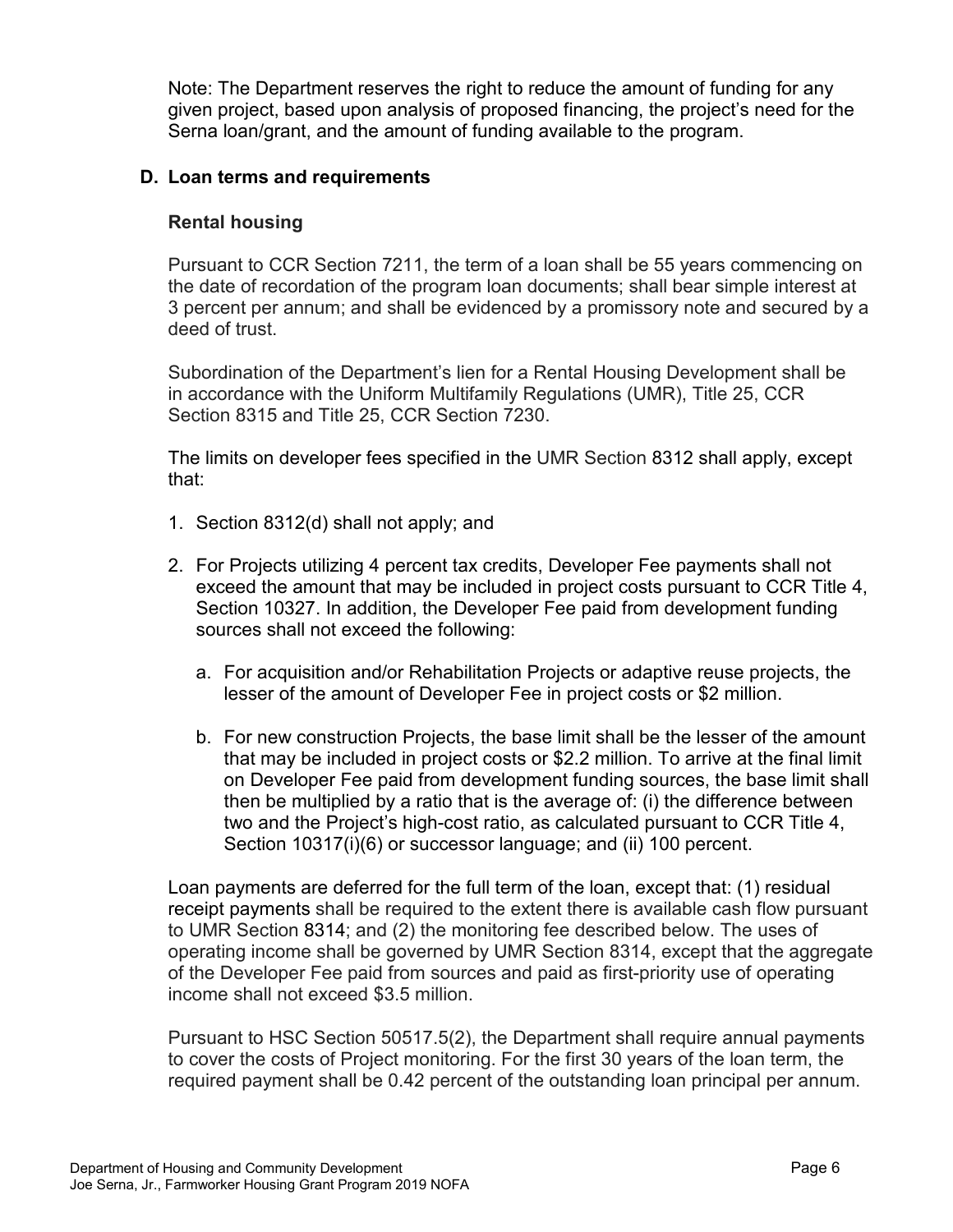#### <span id="page-9-0"></span>**E. Grant terms and requirements**

Pursuant to CCR Section 7226, the term of a Grant shall be as follows:

- 1. Single Family Homeownership Projects: 20 years commencing on the date of recordation of the Standard Agreement.
- 2. Owner-Occupied Rehabilitation: 20 years commencing on the date of execution of the Standard Agreement.

The Standard Agreement shall contain at minimum the conditions as defined CCR Section 7226 (b).

The Department will authorize the reconveyance of the Housing development to individual agricultural households for the purpose of homeownership contingent upon the conditions as defined by CCR Section 7228 having been met.

Subordination of the Department's lien shall be in accordance with CCR Section 7230.

A Grantee may terminate a Standard Agreement if the conditions of CCR Section 7236 have been met.

#### <span id="page-9-1"></span>**IV. Application, workshops, review, and appeals**

#### <span id="page-9-2"></span>**A. Application workshops and submission process**

Application forms, workshop details, and related program information is available at [http://www.hcd.ca.gov/grants-funding/active-funding/fwhg.shtml.](http://www.hcd.ca.gov/grants-funding/active-funding/fwhg.shtml) To receive information on workshops and other updates, please subscribe to the Department's [listserv.](http://www.hcd.ca.gov/HCD_SSI/subscribe-form.html) Questions may be directed to [serna@hcd.ca.gov.](mailto:serna@hcd.ca.gov)

The Department will conduct workshops and pre-application consultations for this round of application submissions. For the list of workshop dates, times, locations, and registration, please refer to the Department's website at [http://www.hcd.ca.gov/grants](http://www.hcd.ca.gov/grants-funding/active-funding/fwhg.shtml)funding/active-funding/fwhg.shtml. Appointments are required for pre-application consultations. Appointment requests and workshop questions should be directed to [serna@hcd.ca.gov.](mailto:serna@hcd.ca.gov)

Applications must meet eligibility, threshold, and application requirements upon submission of the application. It is the Applicant's responsibility to ensure that the submitted application is clear, complete, and accurate.

Department staff may request clarifying information. If the Department deems the application incomplete, or it fails threshold or eligibility requirements, the Applicant may correct the application, but the application will be deemed a new application received on the date of resubmission, or on last date of the NOFA application period, whichever comes first.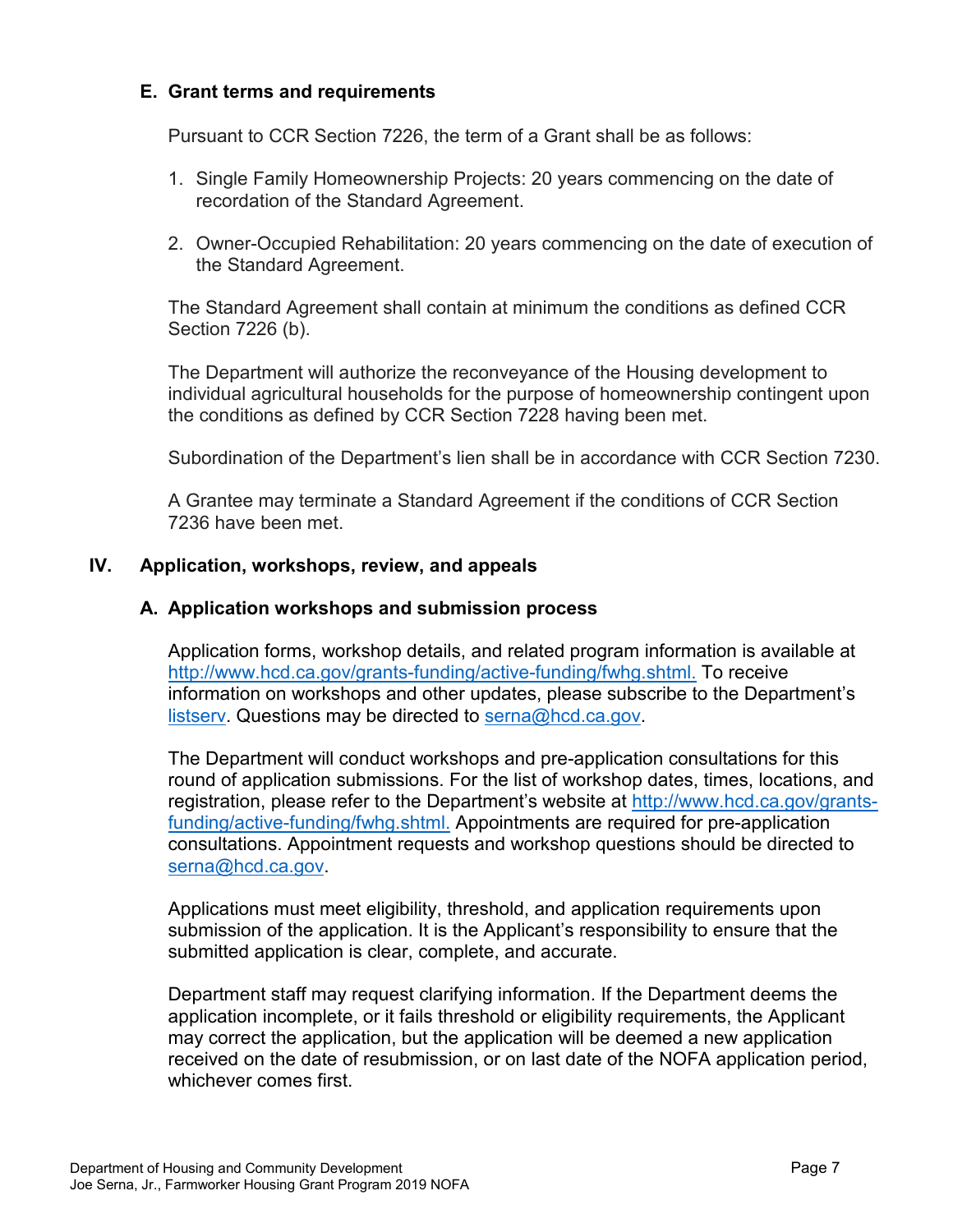The Department will accept over-the-counter applications beginning at 8:00 a.m. on February 20, 2020 through 5:00 p.m. Pacific Standard Time on May 20, 2020 or until such time before May 20, 2020 that the Department has received a sufficient number of applications to reasonably use all funds available. All applications received on the same day shall be assigned an order of receipt via lottery.

The Applicant must submit a complete original application and one electronic copy on CD or flash drive with all applicable information. Applications will only be accepted through a carrier service that provides date stamp verification of delivery such as U.S. Postal Service, UPS, FedEx, or other carrier services to the following address:

> California Department of Housing and Community Development Division of Financial Assistance, NOFA Section Joe Serna, Jr., Farmworker Housing Grant Program 2020 W. El Camino Ave, Suite 650 Sacramento, CA 95833

Personal deliveries will not be accepted. No late applications, incomplete applications, or facsimiles will be accepted.

## <span id="page-10-0"></span>**B. Content of applications**

The program application shall be submitted on Department forms without alteration or modification and shall include all reports and documents specified in the application checklist.

Please note: The application package shall be submitted with all required documents and reports with tabs and labels consistent with the application checklist*.* 

#### <span id="page-10-1"></span>**C. Application review**

At time of application, Applicants must meet the following initial threshold requirements:

- Be an eligible Applicant pursuant to CCR Section 7205;
- Have an eligible Project pursuant to CCR Section 7204;
- Have Site Control pursuant to CCR Section 7207 in the name of the Applicant, or an entity controlled by the Applicant, by any means set forth in UMR 8303(a). Where site control is in the name of another entity, documentation, which clearly demonstrates the Applicant's control (i.e. the entity's organizational documents) is required. UMR 8303 notwithstanding, all forms of site control shall extend until at least four months after application submission; and
- The application is complete pursuant to CCR Section 7217, and UMR 8300 et seq. (if applicable), including submission of all required documents and reports.

Only applications meeting the initial threshold requirements will move forward to the second stage, which is financial feasibility review. Financial feasibility will include determining if proposed projects are consistent with the program statutes and program guidelines, including underwriting and site and design criteria as outlined in CCR Section 7210 and UMR Section 8310.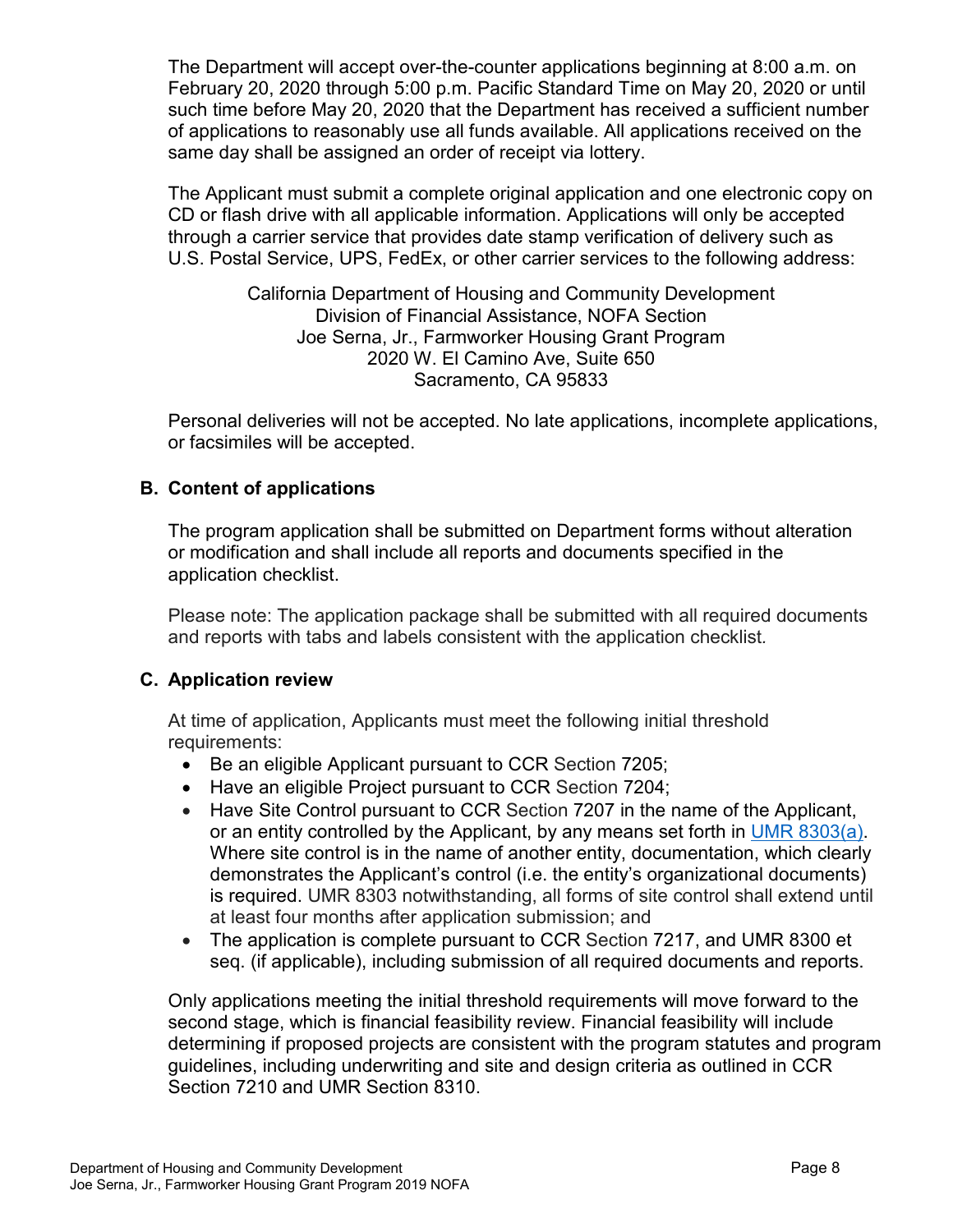Additional information may be solicited from the Applicant during this process.

## <span id="page-11-0"></span>**D. Appeals**

## **1. Basis of appeals**

- a. Upon receipt of the Department's notice that an application has been determined to be incomplete, or it fails threshold or eligibility requirements, Applicants under this NOFA may appeal such decision(s) to the Department pursuant to this section.
- b. No Applicant shall have the right to appeal a decision of the Department relating to another Applicant's eligibility, award, denial of award, or any other matter related thereto.
- c. Prior program NOFAs. The appeal process provided herein applies solely to decisions of the Department made in this program NOFA and does not apply to any decisions made with respect to any previously issued NOFAs or decisions to be made pursuant to future program NOFAs.

## **2. Appeal process and deadlines**

a. Process. In order to lodge an appeal, Applicants must submit to the Department, by the deadline set forth in subsection (b) below, a written appeal, which states all relevant facts, arguments, and evidence upon which the appeal is based. Furthermore, the Applicant must provide a detailed reference to the area(s) of the application that provide clarification and substantiation for the basis of the appeal. Once the written appeal is submitted to the Department, no further information or materials will be accepted or considered thereafter.

Appeals are to be submitted to the Department either via email at [serna@hcd.ca.gov](mailto:serna@hcd.ca.gov) or at the following address:

> California Department of Housing and Community Development Attn: Serna Program Staff Appeals 2020 W. El Camino Avenue, Suite 500 Sacramento, California 95833

The Department will accept appeals through a carrier service such as the U.S. Postal Service, UPS, FedEx, or other carrier services that provide date stamp verification of delivery. Deliveries must be received during Department weekday (nonstate holiday) business hours of 9:00 a.m. to 5:00 p.m. Pacific Standard Time. Emails to the email address listed above will be accepted so long as the email time stamp is prior to the appeal deadline.

b. Filing deadline. Appeals must be received by the Department no later than five business days from the date of the Department's eligibility, or threshold review determination letters representing the Department's decision made in response to the application.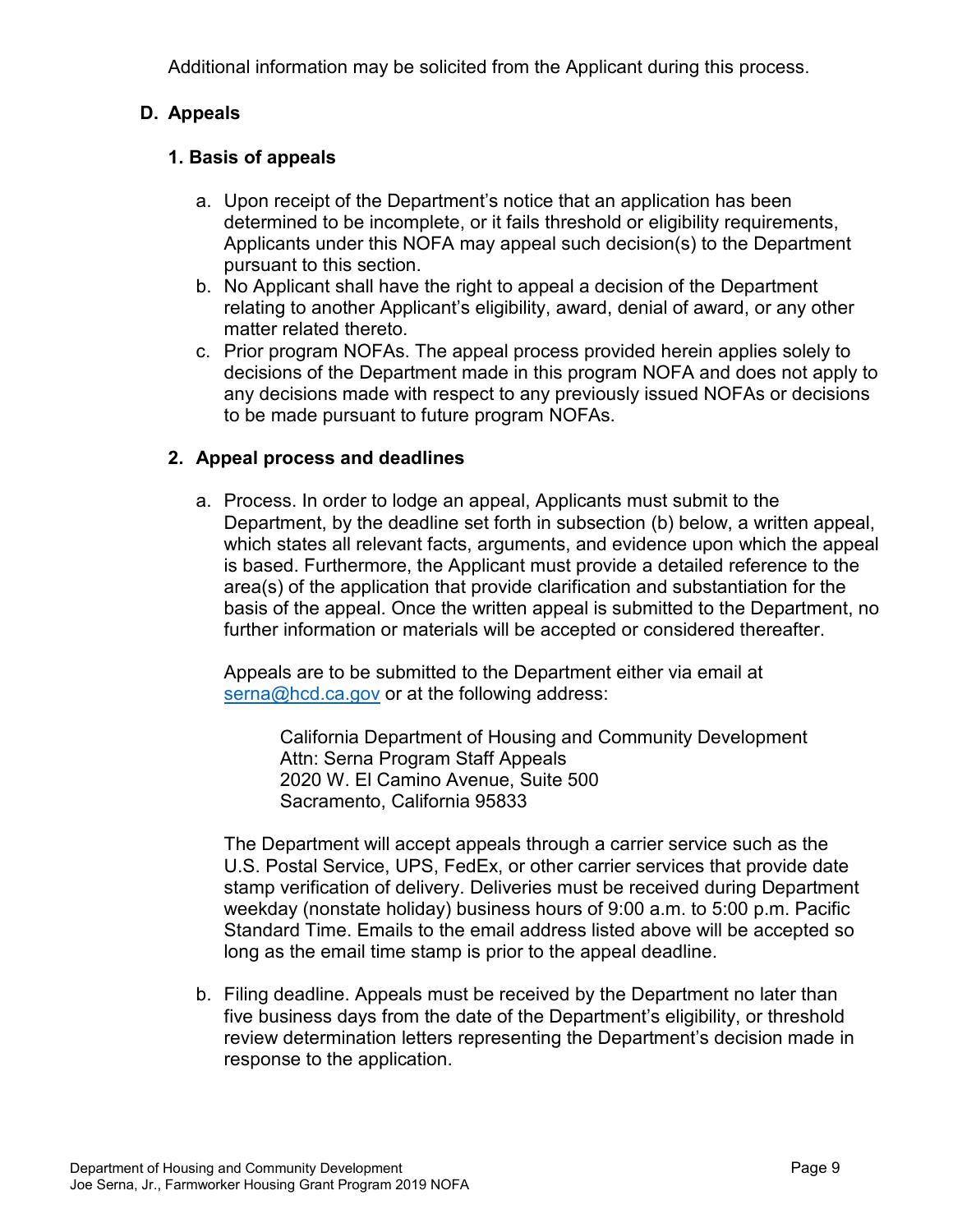## **3. Decision**

Any request to amend the Department's decision shall be reviewed for compliance with the Notice of Guidelines Memorandum, the December 26, 2019 program NOFA, and any subsequent clarifying documents such as the program responses to "Frequently Asked Questions." It is the Department's intent to render its decision in writing within 15 business days of receipt of the Applicant's written appeal. All decisions rendered shall be final, binding, and conclusive, and shall constitute the final action of the Department with respect to the appeal.

## **4. Effectiveness**

In the event that the applicable statutes or guidelines governing the program contain an existing process for appealing decisions of the Department with respect to NOFA awards made under such programs, this Section shall be inapplicable, and all appeals shall be governed by such existing authority.

## <span id="page-12-0"></span>**E. Disclosure of application**

[\(California Public Records Act Statutes of 1968 Chapter](https://leginfo.legislature.ca.gov/faces/codes_displayText.xhtml?division=7.&chapter=3.5.&lawCode=GOV&title=1.&article=1) 1473)

Information provided in the application will become a public record available for review by the public, pursuant to the California Public Records Act Statutes of 1968, Chapter 1473. As such, any materials provided will be disclosable to any person making a request under this Act. The Department cautions Applicants to use discretion in providing information not specifically requested, including but not limited to, bank accounts, personal phone numbers and home addresses. By providing this information to the Department, the Applicant is waiving any claim of confidentiality and consents to the disclosure of submitted material upon request.

## <span id="page-12-1"></span>**V. Award announcements and contracts**

#### <span id="page-12-2"></span>**A. Award announcements**

The Department will notify successful Applicants (awardees) by U.S. Postal Service beginning in March 2020.

#### <span id="page-12-3"></span>**B. Contracts**

Successful Applicants (awardees) will enter into Standard Agreements with the Department. The Standard Agreement contains relevant terms and conditions for the funding of the Award, including reporting requirements. Failure to meet the terms and conditions could result in disencumbrance of funds and cancellation of the contract. The Standard Agreement will include all the relevant state and federal requirements, as well as specific information about the Award and the work to be performed.

The Department has set a goal to deliver Standard Agreements to awardees within 90 days following the date of Award announcements. To facilitate efficient processing of Standard Agreements, Awardees are strongly urged to submit organizational documents of the borrower or grantee with their application.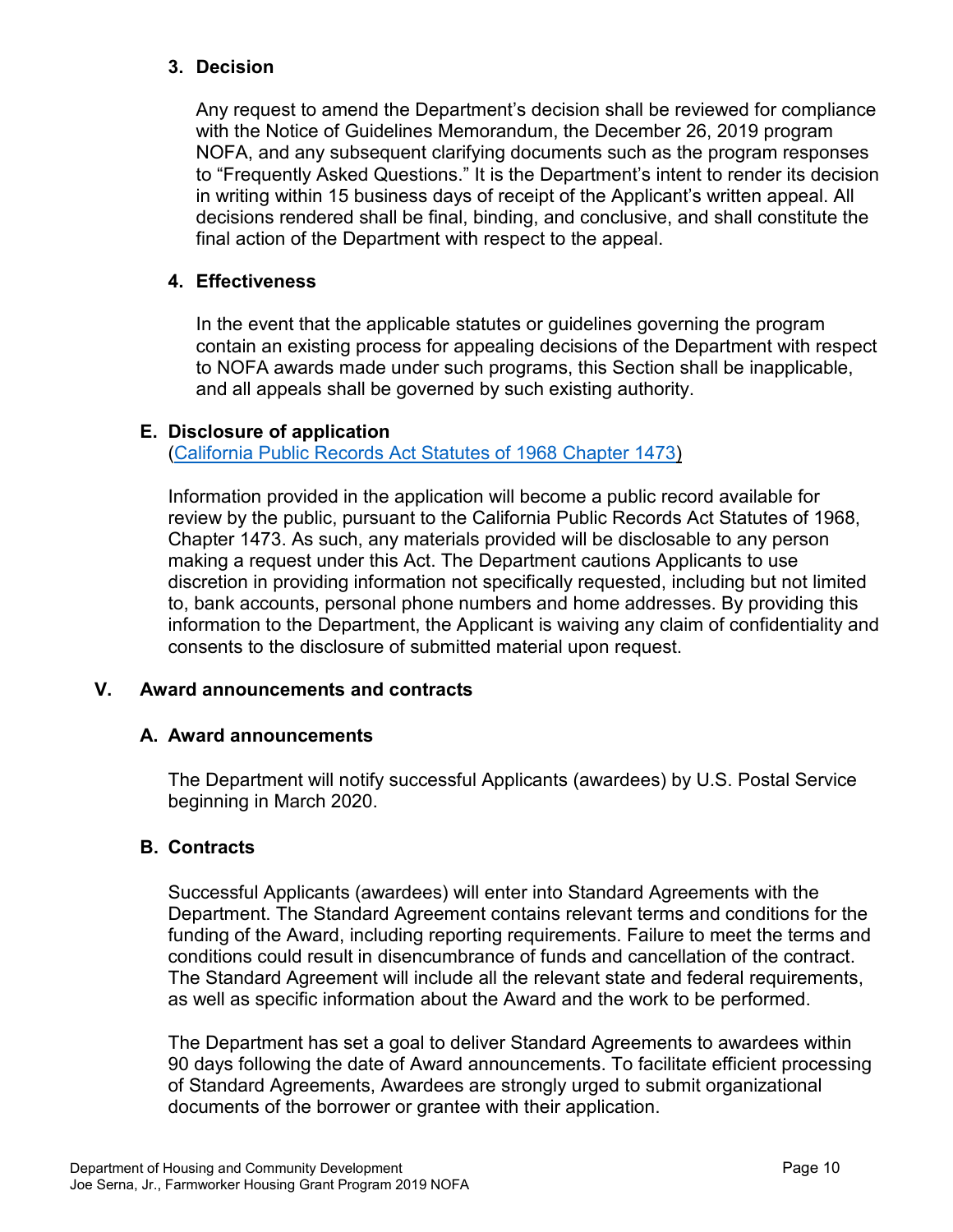## <span id="page-13-0"></span>**VI. Other state requirements**

## <span id="page-13-1"></span>**A. Article XXXIV**

Applicants must submit documentation that demonstrates the Project's compliance with, or exemption from, Article XXXIV. If a Project is subject to Article XXXIV, the Department requires an allocation letter from the locality, which shows that there is Article XXXIV authority for the project. A local government official with authority should prepare the allocation letter and it should include the following:

- 1. The name and date of the proposition and the number of units that were approved;
- 2. A copy of the referendum and a certified vote tally;
- 3. The number of units that remain in the locality's "bank" of Article XXXIV authority (i.e., the number of units that are still available for allocation); and
- 4. The number of units that the locality will commit to this project, including the manager unit.

If a Project is statutorily exempt from Article XXXIV, the Department requires an Article XXXIV opinion letter from the Applicant's legal counsel. The Article XXXIV opinion letter must demonstrate that the Applicant has considered both the legal requirements of Article XXXIV and the relevant facts of the project (e.g., all funding provided by public bodies, including state, county or city sources, the number of lowincome restricted units, and the general content of any regulatory restrictions). Any conclusion that a Project is exempt from Article XXXIV must be supported by facts and a specific legal theory for exemption that itself is supported by the Constitution, statute, and/or case law.

## <span id="page-13-2"></span>**B. Pet Friendly Housing Act of 2017**

Housing funded through this program is subject to the Pet Friendly Housing Act of 2017 (HSC Section 50466). Each awardee will be required to submit a signed and dated certification that residents of the program-funded Housing development will be authorized to own or otherwise maintain one or more common household pets as required by HSC Section 50466. Pursuant to this statute, "common household pet" means a domesticated animal, such as a dog or cat, commonly kept in the home for pleasure rather than for commercial purposes.

## <span id="page-13-3"></span>**C. State Prevailing Wages**

Program funds awarded under this NOFA are subject to State Prevailing Wage law as set forth in Labor Code Sections 1771, 1720-1781 and require the payment of prevailing wages unless the project meets one of the exceptions of Labor Code 1720 as determined by the Department of Industrial Relations (DIR). The DIR can be contacted via its website at: [https://www.dir.ca.gov/oprl/DPreWageDetermination.htm.](https://www.dir.ca.gov/oprl/DPreWageDetermination.htm)